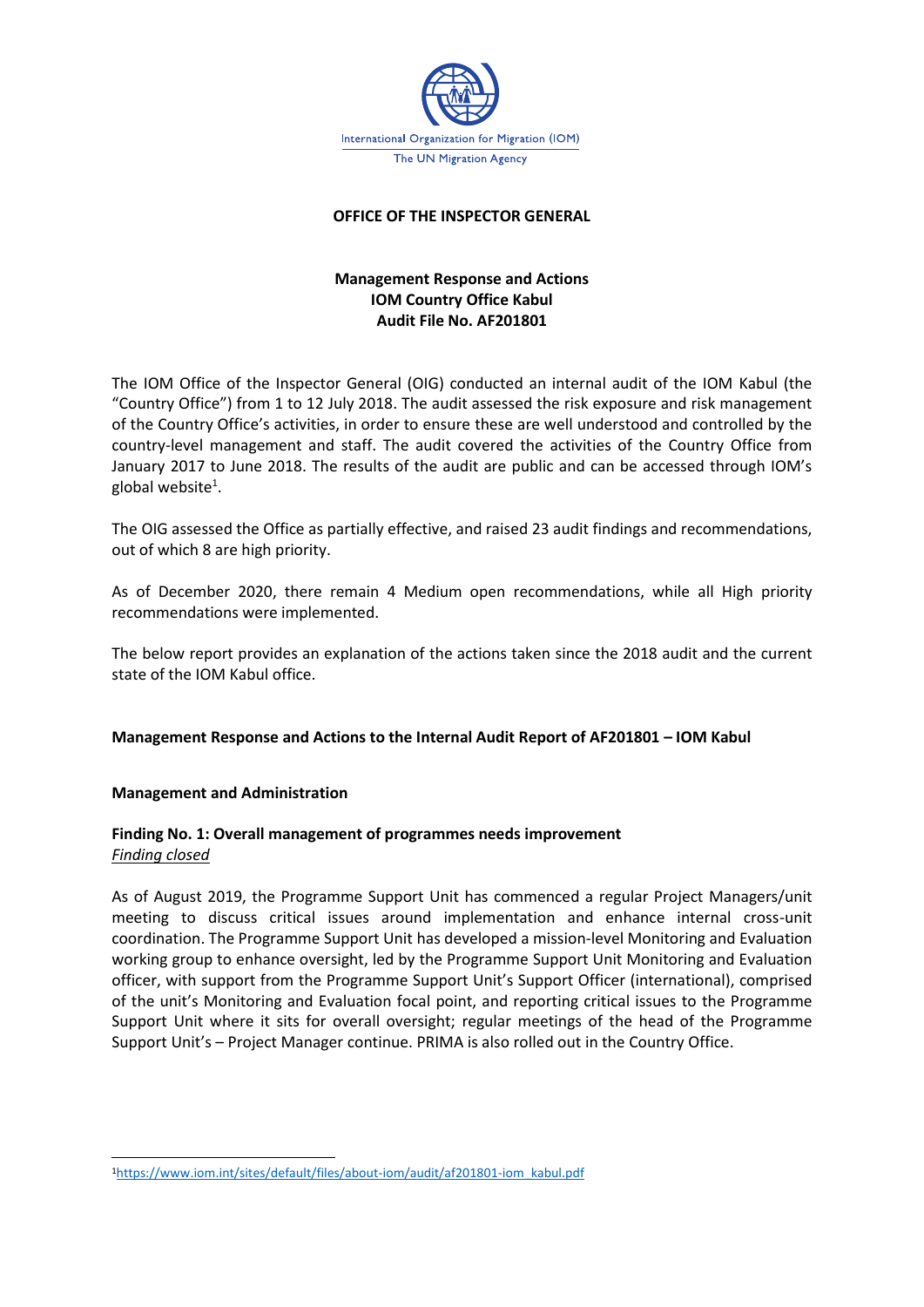

## **Finding No. 2: Need for an updated Risk Assessment and Risk Management Plan**  *Finding closed*

The following files are uploaded and shared with the internal auditor.

- Updated Risk Management Matrix in the old format, and correspondence with the Risk Management Officer for confirmation of training dates for IOM Afghanistan in line with the changes in IOM's approach to risk management.
- The risk management matrix of IOM Afghanistan has submitted the risk assessment plan to OFDA as per their deadline (August 2019).

## **Procurement and Logistics**

#### **Finding No. 13: Procurement Planning: Plans need to be coordinated with Project Management, elaborated, and followed**  *Finding closed*

To streamline the procurement process, long-term agreements have been signed, piggybacking on UN long-term agreements and some are in process:

- Clothes for returnees
- Food for returnees
- Medication assistance
- Cash distribution
- Fuel
- Rental vehicles
- Cargo transport services
- Transportation assistance long-term agreement in process
- Mobile transfer
- Personnel services
- Maintenance of IT equipment piggybacking on the long-term agreement of UN agencies
- Travel services (visa processing)
- Security services
- Ancillary services (in process)
- Estimated total savings for the above regular meetings with Project Managers for follow up of procurement plans have been also established.

#### **Finding No. 14: Controls on Warehousing to be improved (Repeat Finding)** *Finding closed*

As of July 2019, the internal standard operating procedure has been revised to include physical counts not just at the end of the year.

- May 2019: Evidence 14. Warehouse standard operating procedures the Receiving Report form has been revised and is in use.
- June 2019: Evidence 14.2 Receiving Report Template. 14.3 New template for Receiving Report Programme Managers have been informed to include insurance coverage in their budgets.
- January 2019: Evidence 14.4 Today's SSM Talking Points.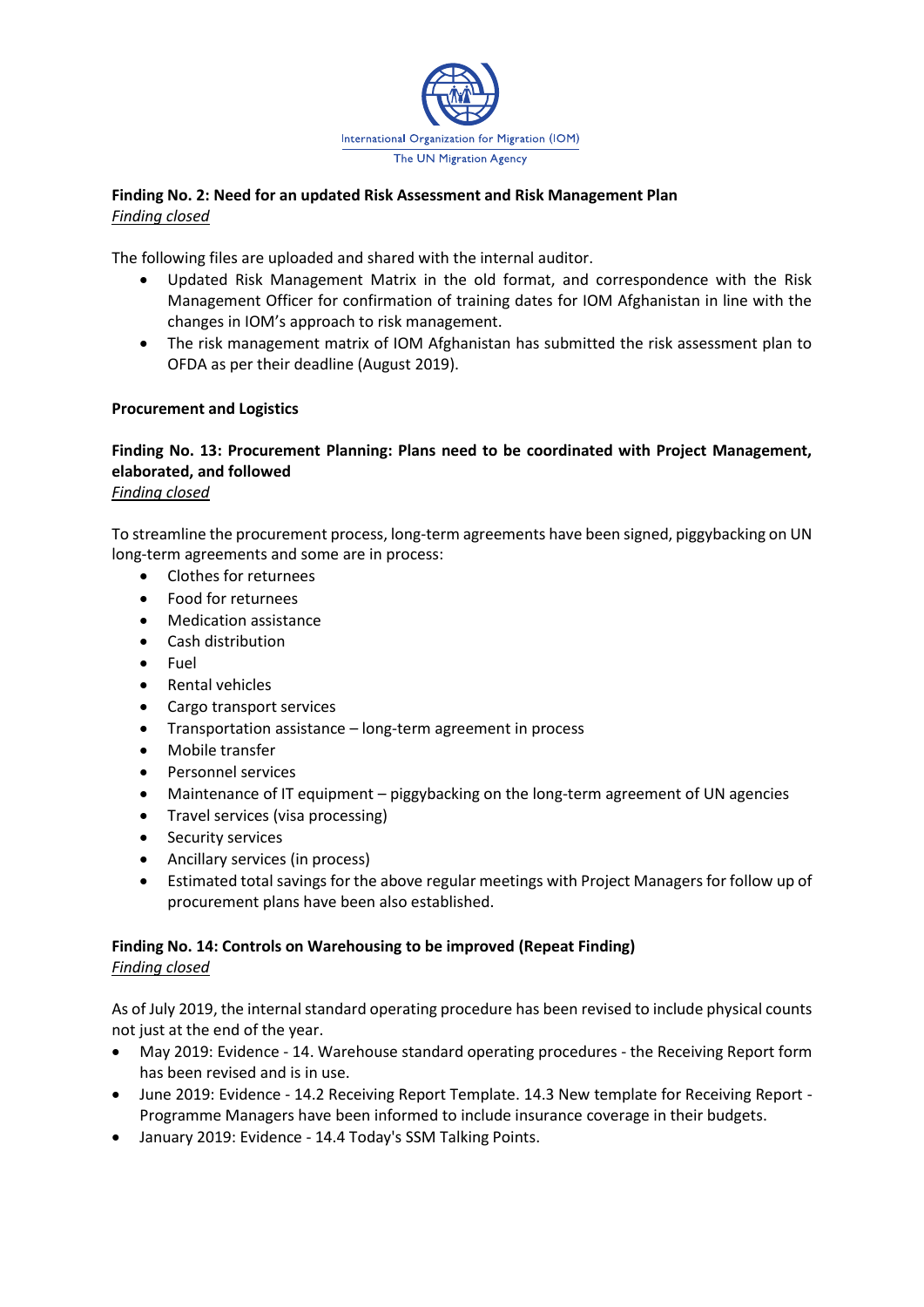

## **Finding No. 15: Controls on Warehousing to be improved (Repeat Finding)** *Finding closed*

We have updated the purchase request/purchase order's cover page to include the regular screening of vendors in our process. Aside from the regular vendor screening in the UN and EU Sanctions List, we have included regular checks on the validity of the business registration of vendors as well as regular evaluation of vendor performance. This template and process has been shared with Global Procurement and Supply Unit.

As of 4 September, we have added a line to verify that vetting for USAID projects over USD 25,000 has been done and we have also updated the Vendor Performance Template. Implementation started 2 September 2019.

## **Contracting**

## **Finding No. 19: Third-party agreement for the provision of Human Resources services to be enhanced with additional clauses for stronger risk mitigation measures**  *Finding closed*

The agreement is still being reviewed by the Office of Legal Affairs. At the moment, we are reviewing the new additional annexes provided by the Office of Legal Affairs for asset management (being reviewed by Global Procurement and Supply Unit) and undertaking (we will be coordinating with Human Resources Management). Annex B of the agreement is the technical proposal of the thirdparty contractor.

## **Programme and Operations**

## **Finding No. 22: Need to clarify on the correct procedure for the provision of Reintegration/ Resettlement assistance – In-kind grants (RRR Programmes)**  *Finding closed*

The country office agrees with the recommendation and has already addressed this issue together with Resource Management Officers from the region to Global Procurement and Supply Unit and Regional Resource Management Officer during the Regional Resource Management Officer workshop in Bangkok in 2016. We received a response that the Procurement Policy does not include any exceptions for assets for reintegration assistance. As this is a global issue, we will address it directly to Regional Office Bangkok for their further coordination with relevant departments. In the meantime, we will make sure Deed of Donations to be signed at the same time of the handover. We are currently coordinating with the Office of the Legal Affairs on the procedure, and in the new template, we now need to only fill out one checklist for multiple Deed of Donations, which will improve greatly the processing. The unit enhanced its processes and developed flow chart to strengthen and ensure gaps are minimized (flowchart shared with the internal auditor). For RRR beneficiaries, the country office continues to ensure that a Deed of Donation is prepared and signed together with the handover. For Deed of Donation with multiple beneficiaries, as there is no standard checklists available, special templates where provided by the Office of Legal Affairs for such cases and they are attached for your further review, 31 March 2019 (pending approval for any changes from the relevant departments).